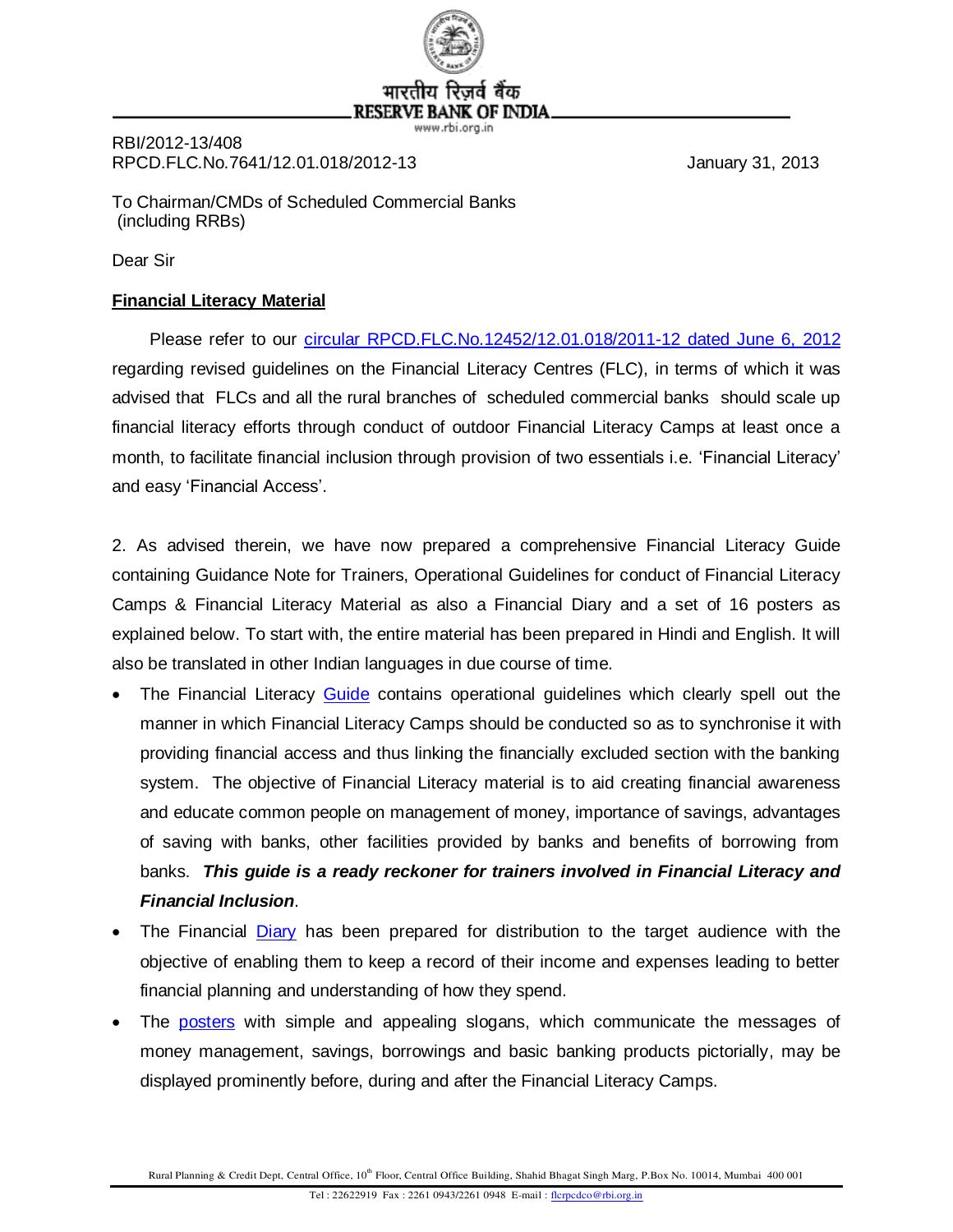3. Keeping in view of the extent of exclusion, banks need to conduct these Financial Literacy Camps in a mission mode, with the ultimate objective of making financial inclusion a viable business model by capturing the untapped business opportunities. In accordance with the objectives as stated above, it is necessary to evaluate the effectiveness of financial literacy efforts in linking the excluded segment to the banking system. SLBCs/DCC would review the financial literacy efforts undertaken by FLCs and rural branches under their jurisdiction, as a regular agenda item in the SLBC/DCC meetings. The details of FLCs along with contact details should be published on the respective SLBC website. Similarly Banks' Head Offices would review the effectiveness of financial literacy efforts undertaken by their FLCs and rural branches. A structured monitoring mechanism both for FLCs and rural branches would be put in place shortly.

4. Banks' Top Management including CMDs should ensure that all the rural branches and FLCs prepare a calendar for conduct of Financial Literacy Camps in the beginning of the year. They should give wide publicity to the financial literacy drive by attending some of the Financial Literacy Camps conducted by rural branches and FLCs during their outreach visits. In order to ensure consistency in the messages reaching the target audience of financially excluded people during the Financial Literacy Camps, it is necessary for banks to use the Financial Literacy Guide as a standard curriculum to impart basic conceptual understanding of financial products and services. They may also consider converting the contents of this guide into plays, skits, videos, films etc, for use in the Financial Literacy Camps. If necessary, they may get the material published in vernacular languages as well, in consultation with us. For any further details, we may be contacted by [email.](mailto:flcrpcdco@rbi.org.in)

Yours faithfully

(C D Srinivasan) Chief General Manager

Encls: As stated above

**Related Press Release** Jan 31, 2013 **[RBI releases Financial Literacy Material](http://rbi.org.in/scripts/BS_PressReleaseDisplay.aspx?prid=28057)**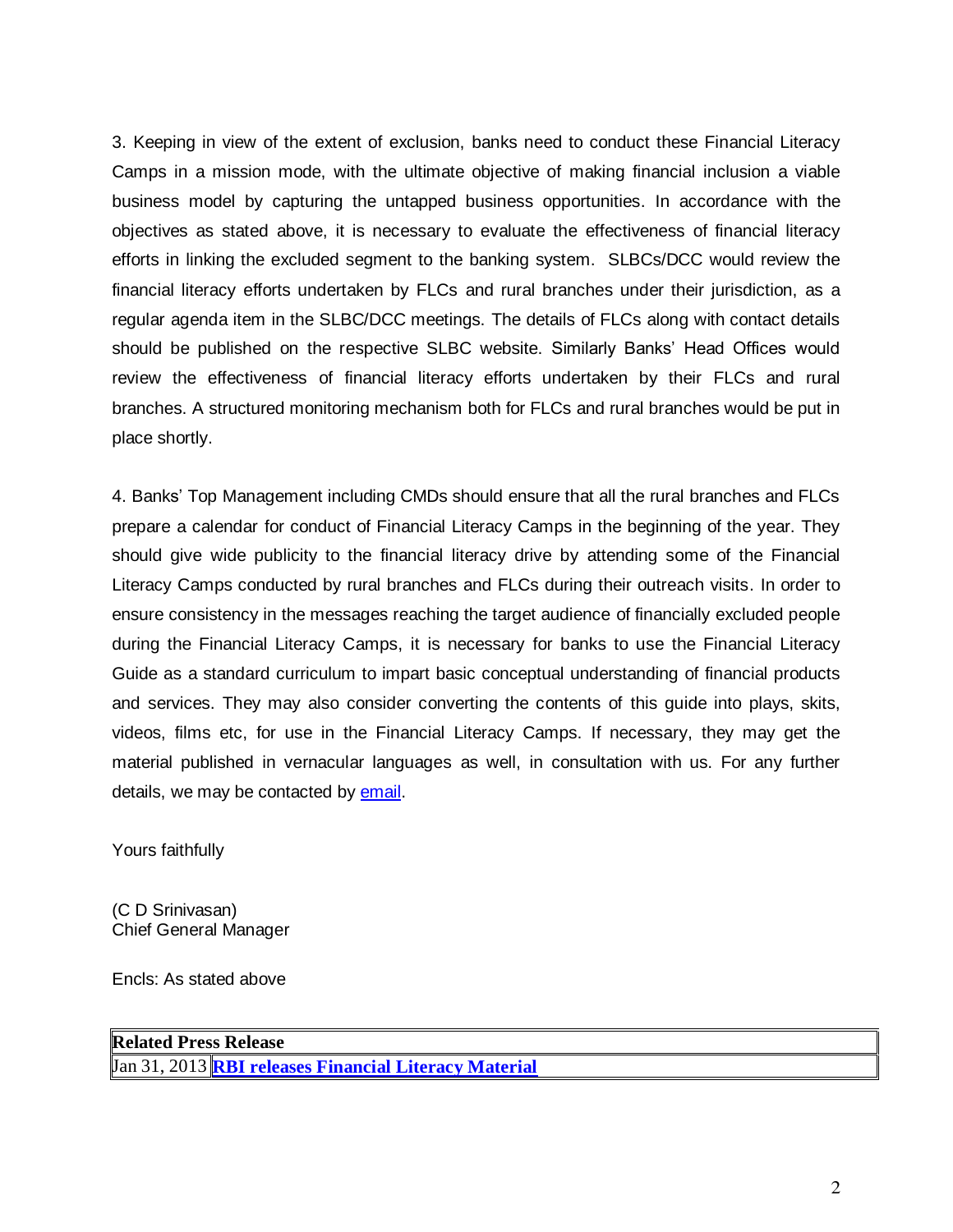#### **Financial Literacy - Guidance note for trainers**

- 1. The objective of conduct of financial literacy camps is to facilitate financial inclusion through provision of two essentials i.e. literacy and easy access. It should aim at imparting knowledge to enable financial planning, inculcate saving habits and improve the understanding of financial products leading to effective use of financial services by the common man. Financial literacy should help them plan ahead of time for their life cycle needs and deal with unexpected emergencies without resorting to debt. They should be able to proactively manage money and avoid debt traps. In order to ensure that the knowledge provided through awareness results in inculcating banking habits, literacy inputs need to be synchronized with access to financial services so as to enable the common man to use the information effectively to gain control over financial matters. It should also result in enhancement of their economic security aided by use of banking services.
- 2. The banks as providers of financial services, have an inherent gain in the spread of financial inclusion and financial literacy, as it would help them capture the untapped business opportunities. Small customer is the key and banks should harness the business opportunities available at the bottom of the pyramid. Hence banks must view the financial literacy efforts as their future investments. Banks must provide a bouquet of banking services comprising of a small overdraft facility, variable recurring deposit account, KCC, remittance facilities to the account holders in order to make the accounts transactional. People should be encouraged to make transactions in these accounts so that the cost of maintaining the accounts is recovered to make it a viable and profitable business of the banks. The provision of adequate credit is also important not only in the interest of the customer, but also for the banks as the income earned through interest earned would make the exercise a commercially viable proposition. Banks must provide credit at a competitive though non exploitative rate but certainly not at a subsidised rate.
- 3. Creating awareness and knowledge about various products and providing these products at their doorstep would be the first step in capturing the accounts. The objective of Financial Literacy Guide is to create awareness and educate masses in a lucid manner about management of money, importance of savings, advantages of saving with banks, other facilities provided by banks and benefits of borrowing from banks. This guide is a ready reckoner for trainers involved in Financial Literacy and Financial Inclusion. It should be used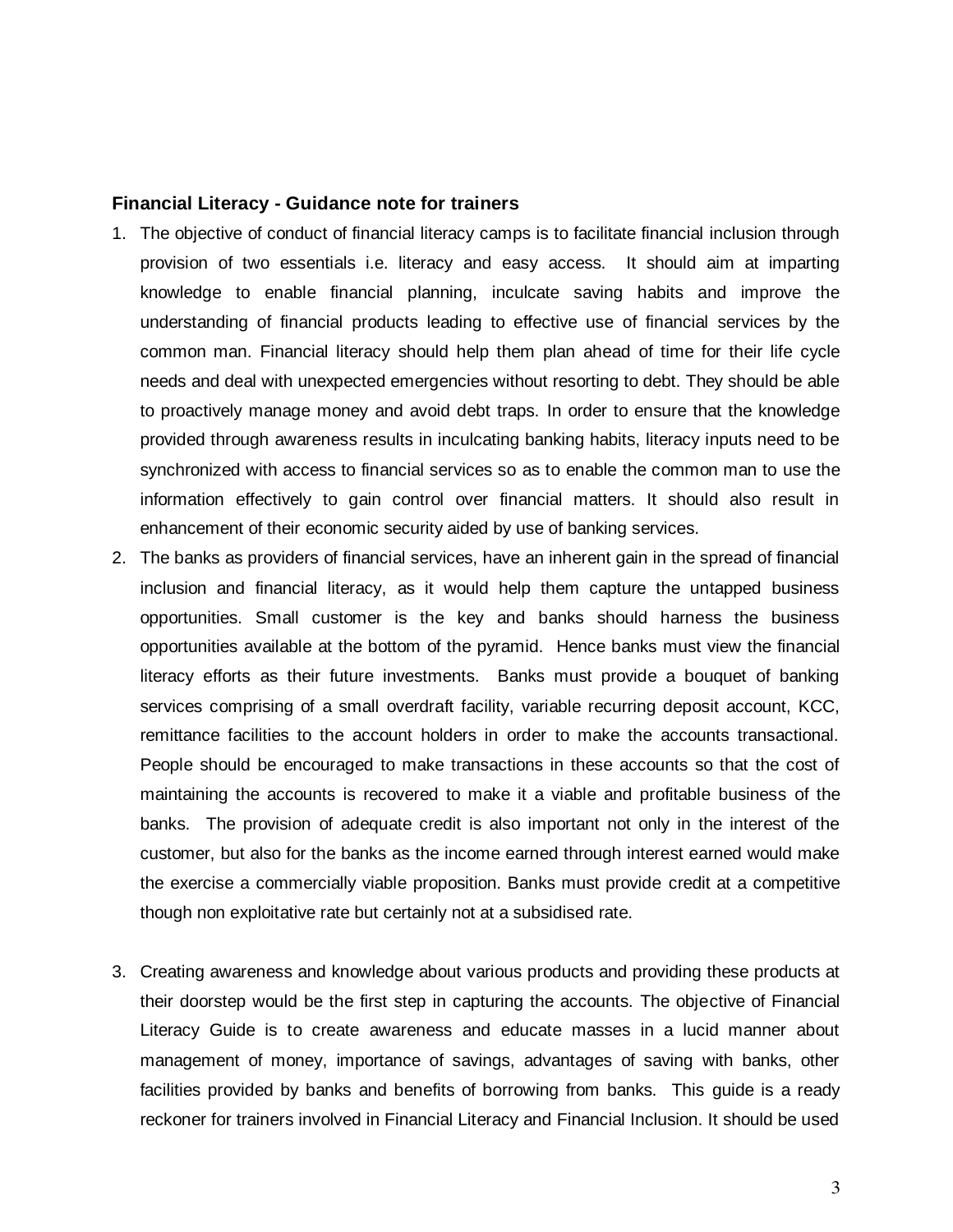as a standard text to be imparted to excluded people during the monthly financial literacy camps. In line with the objective of bringing the unbanked people into the banking fold, the strategy of conducting the literacy programs should also incorporate opening of accounts in camp mode followed by close monitoring of usage of accounts. In addition, a granular review would help in identifying the factors inhibiting the frequent use of accounts. The strategy should also include sorting out all such issues at the earliest. Moreover, while organizing financial literacy events, the involvement of Local Government officials and other prominent persons in the villages is also highly recommended. The banks may also consider associating NGOs with proven track record in the field of financial Literacy. However the contents of this guide should be used as a standard text to be imparted to financially excluded people during the monthly financial literacy camps.

\*\*\*\*\*\*\*\*\*\*\*\*\*\*\*\*\*\*\*\*\*\*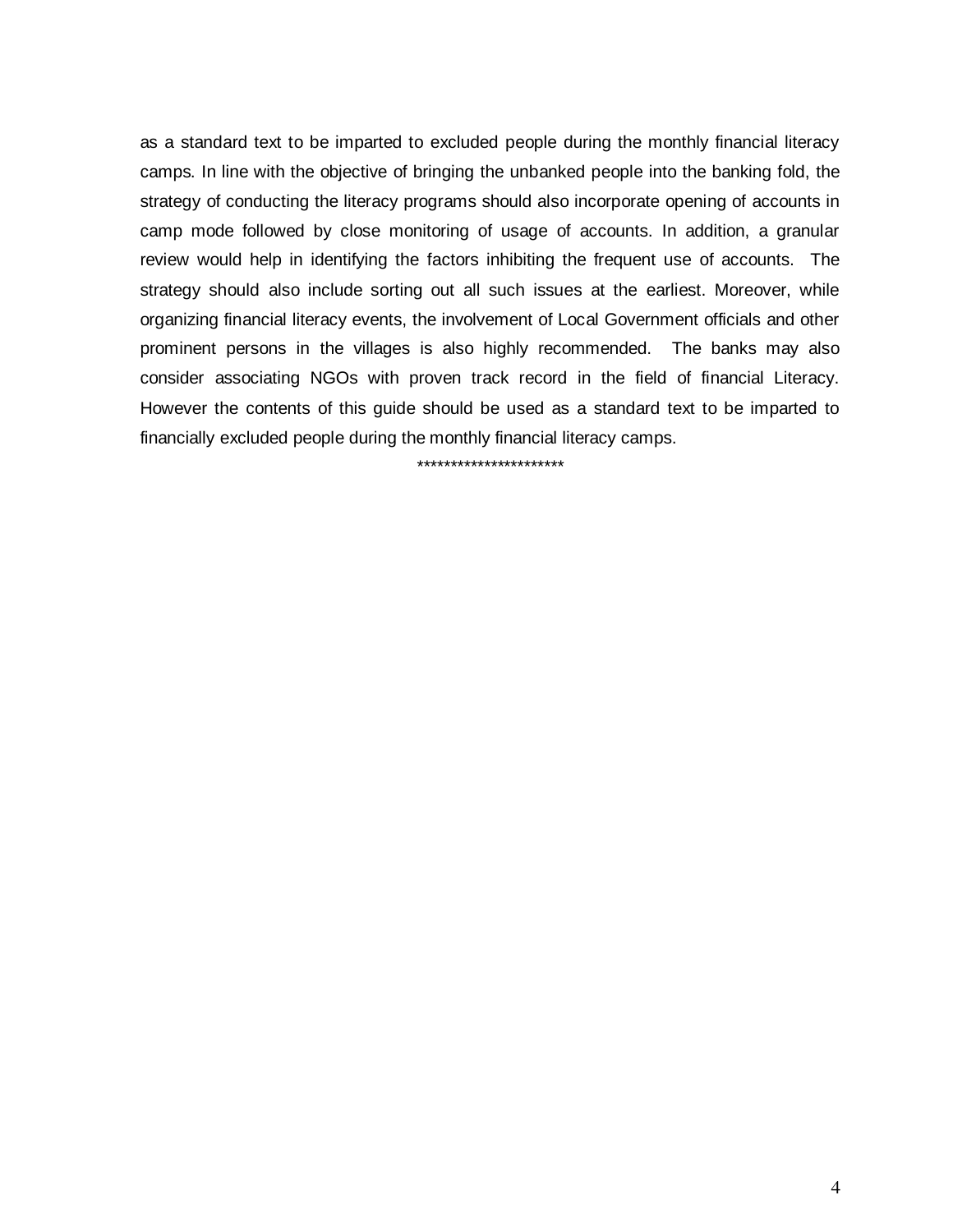## **Conduct of Financial Literacy Camps- Operational Guidelines**

All the Financial Literacy Centres and rural branches should prepare an annual calendar of locations for conduct of outdoor Financial Literacy Camps. At every location, the program should be conducted in three stages to be spread over a period of three months comprising of three sessions of minimum two hours each plus a visit to ensure timely delivery of cards. Suitable premises or open place for conduct of program should be identified in advance. Banks may customize the program depending upon the requirement of a particular location and available resources. In all circumstances, the underlying objective of the conduct of program should be to bring the maximum number of participants into the banking fold.

#### **First Session**

- The first session would mainly focus on creating awareness on financial concepts, personal finance and management of money amongst the people. For this purpose, bank should organize a camp for a group of villagers. Advance publicity should be given in the village about the conduct of the camp to ensure good attendance by the villagers.
- The work of organizing the camp should be taken up beforehand with the involvement of prominent persons of the area like village sarpanch, school teachers or any other person having good rapport with the villagers. Suitable arrangements may be made at the place identified for the conduct of the program. All the charts and play cards should be placed before the arrival of the participants.
- Prepare a list of participants with details of name, age, occupation etc.
- Topics to be covered should be financial planning, budgeting, savings, how to maintain financial diary, advantages of saving with banks, the concept of a Business Correspondent, difference between formal and informal sources of borrowing, purpose and cost of borrowing, different types of borrowing etc, as given in the guide.
- Distribute a financial diary to each of the participants. Explain how to use the financial diary for preparing the budget and maintaining periodical accounts. Reiterate the advantages of maintaining the diary. Ask them to use diary at home for preparing their budget and writing income and expenses for one month. Advise them to bring the diary when they come for the next session.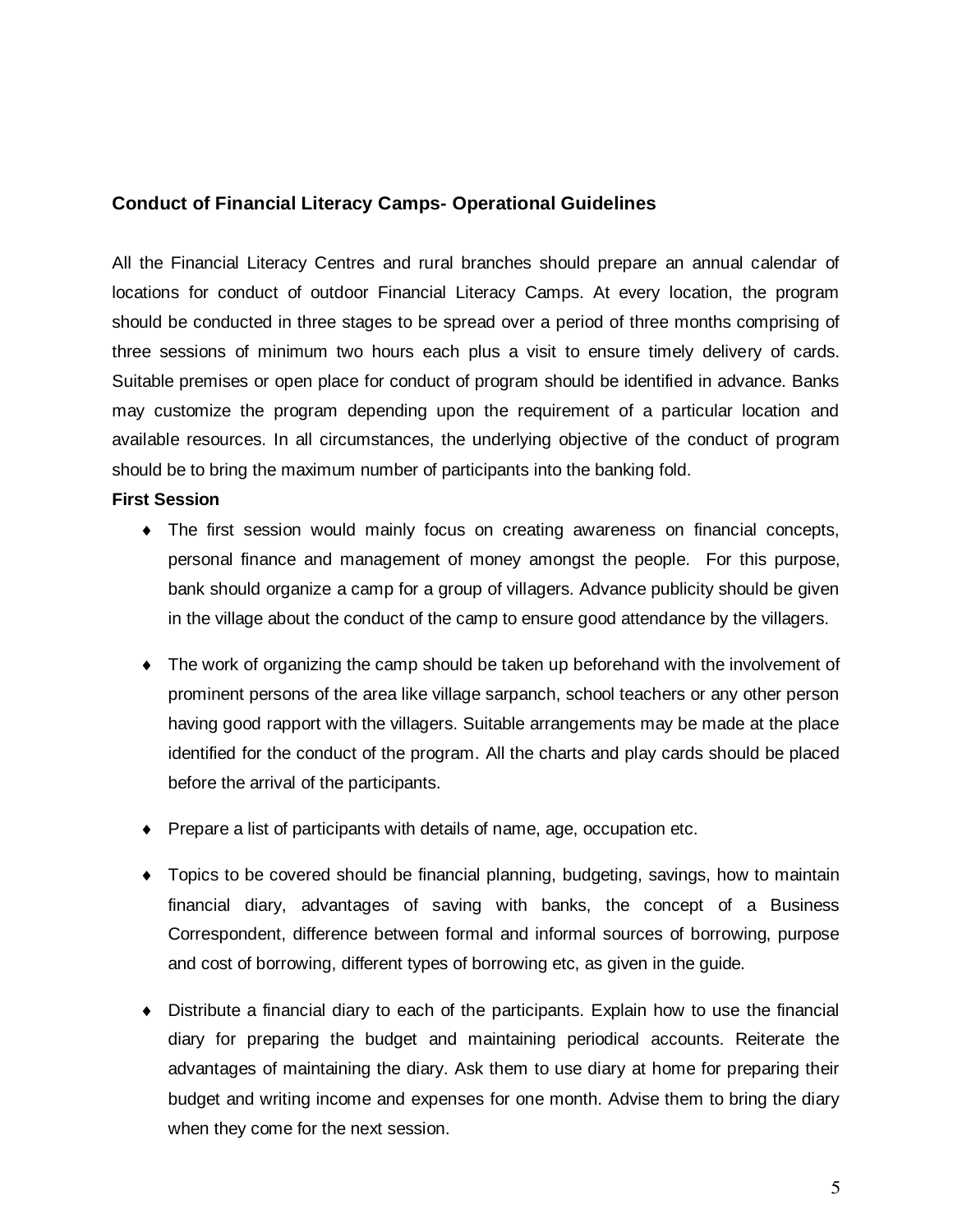- At the end of the first session, the date for holding the second session to be announced and villagers to be informed that the Business Correspondent shall be introduced to the villagers during the second session. The fact that accounts will be opened through the BC should be conveyed to the villagers. The villagers must be made aware of the documents required to open the accounts and they should be asked to bring all these documents in the next session. Clear message should be that all the participants need to attend the second session.
- Paste all the charts for permanent reading at a suitable place like village panchayat or sarpanch or school.

### **Second Session (Fortnight after holding of first session)**

- Take attendance. Find out the reasons for absence of the participants, if any. Introduce the Business Correspondent to the villagers and explain in detail the relationship of the BC with the bank, advantages of operations through BC, details of deposit and credit products and other services that would be available through the BC.
- Give a demonstration of the working of the ICT device to the participants and explain how each of the features work, e.g. how it works when a deposit/withdrawal is made, etc.
- Check the financial diary. Find out whether they had any difficulty in writing the diary. Advise them of corrections, if required. Advise them to write it regularly every month.
- Explain the features of the account such as number of deposits/withdrawals that can be made in a month, limits on deposit/withdrawal if any, the amount of applicable charges, the modus operandi of crediting of social benefits directly into the account, types of remittances which can be made/received through the accounts.
- Start enrollment for the opening of accounts.
- $\bullet$  At the end of the enrollment, advise them regarding the approximate time within which the account would be opened and that they would get the cards for operating the account. Advise them that they should start using the accounts for day to day needs immediately after getting the cards.